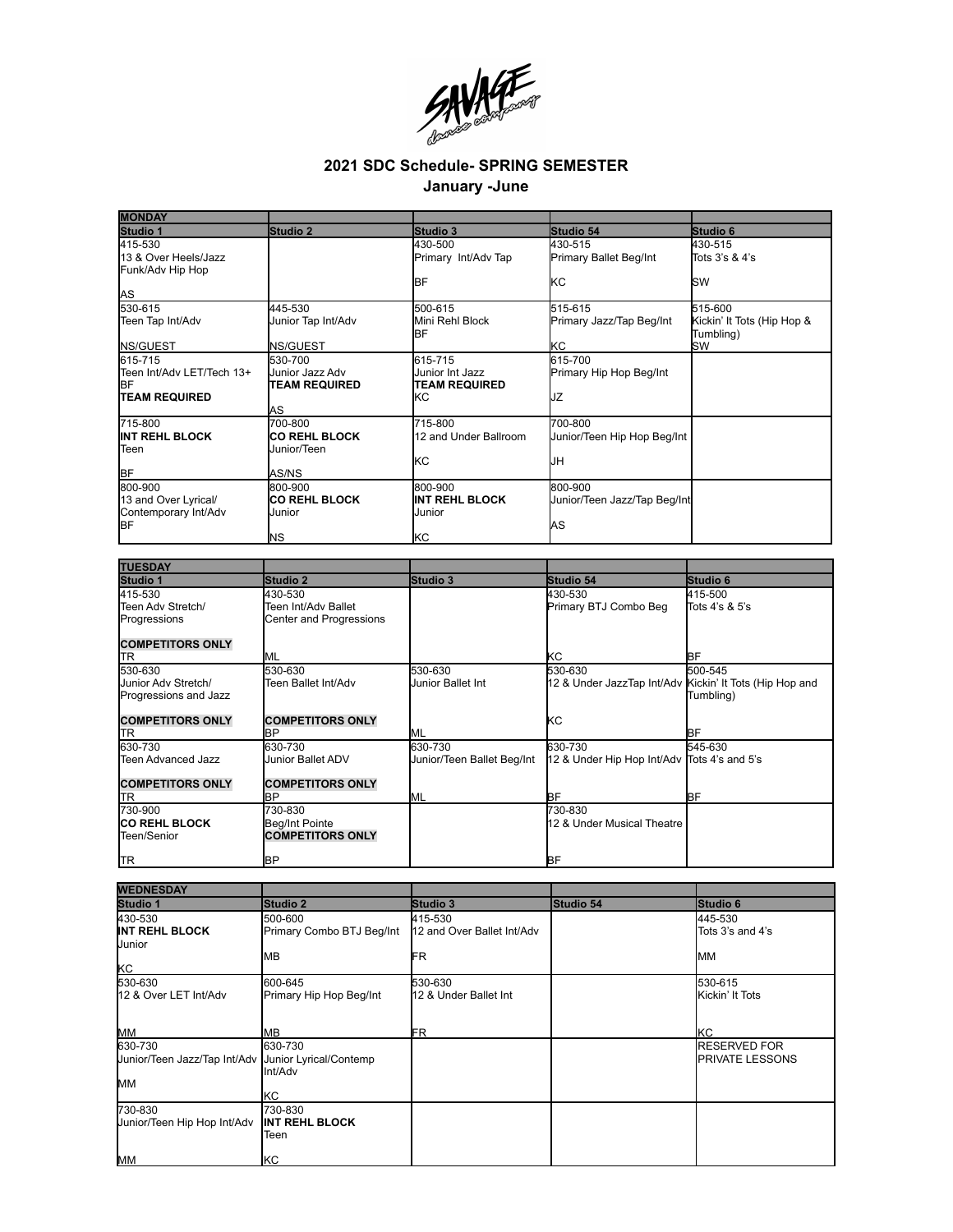

| <b>THURSDAY</b>                                                                  |                                                 |                                                         |                                                     |          |
|----------------------------------------------------------------------------------|-------------------------------------------------|---------------------------------------------------------|-----------------------------------------------------|----------|
| Studio 1                                                                         | Studio 2                                        | Studio 3                                                | Studio 54                                           | Studio 6 |
| 415-500<br>12 and Under LET/ACRO                                                 | 415-545<br>Teen Int/Adv Ballet                  |                                                         | 430-530<br>Junior LET                               |          |
| <b>BF</b>                                                                        | ΙKL                                             |                                                         | IJΗ                                                 |          |
| 500-545<br><b>INT REHL BLOCK</b><br>MINI                                         | 545-645<br>Primary Int/Adv Ballet<br>TEAM REQ'D | 545-645<br>12 and Under Musical<br>Theatre              | 530-630<br>Junior Jazz/Lyrical Int/Adv              |          |
| <b>BF</b>                                                                        | KL                                              | <b>BF</b>                                               | IJΗ                                                 |          |
| 545-645<br>Teen Ballroom<br>kC                                                   | 645-815<br>Junior Int/Adv Ballet<br>IKL         |                                                         | 645-730<br><b>Primary Musical Theatre</b><br>KC     |          |
| 645-800<br><b>CO REHL BLOCK</b><br>Teen/Senior<br>(Lyrical/Tap/Musical Th)<br>BF |                                                 |                                                         | 730-815<br>10 and Under<br>Lyrical/Contemp<br>SV/KC |          |
| 800-900<br>Teen Musical Theatre<br>BF                                            |                                                 | 800-900<br>Junior (ages 10-14)<br>Hip Hop Int/Adv<br>JΖ |                                                     |          |

| <b>FRIDAY</b>                                                      |                                                                    |                                                          |                                                |                 |
|--------------------------------------------------------------------|--------------------------------------------------------------------|----------------------------------------------------------|------------------------------------------------|-----------------|
| Studio 1                                                           | Studio 2                                                           | <b>Studio 3</b>                                          | <b>Studio 54</b>                               | <b>Studio 6</b> |
| 430-630<br><b>ICO REHL BLOCK</b><br>$(2 \text{ on}/1 \text{ off})$ | 430-630<br><b>ICO REHL BLOCK</b><br>$(2 \text{ on}/1 \text{ off})$ | 400-630<br><b>RESERVED FOR</b><br><b>PRIVATE LESSONS</b> | <b>RESERVED FOR</b><br><b>IPRIVATE LESSONS</b> |                 |
| 630-830<br><b>IPRIVATES w/TIM</b><br><b>I</b> TR                   | 630-830<br><b>OPEN STUDIOS W/ NIK</b><br>ΝS                        | 630-830<br><b>OPEN STUDIOS W/ BRAN</b><br>ΒF             |                                                |                 |

| <b>SATURDAY</b>        |                               |                         |                                  |                              |
|------------------------|-------------------------------|-------------------------|----------------------------------|------------------------------|
| Studio 1               | Studio 2                      | Studio 3                | Studio 54                        | Studio 6                     |
| 915-1015               | 845-1015                      |                         |                                  | 900-945                      |
| Teen ADV Hip Hop       | <b>Junior ADV Ballet</b>      |                         |                                  | Tots 4's and 5's             |
| <b>NV</b>              | KL                            |                         |                                  | <b>BF</b>                    |
| 1015-1045              | 1030-1200                     |                         | 1045-1115                        | 945-1030                     |
| Breakin' and Freestyle | Teen ADV Ballet/Pointe        |                         | All Boys Hip Hop<br>12 and Under | Kickin' It Tots and Tumbling |
| <b>RV</b>              | ΙKL                           |                         | RV                               | <b>I</b> BF                  |
| 1045-1145              | 1230-130                      | 1145-1230               | 1200-100                         | 1030-1100                    |
| Junior ADV Hip Hop     | <b>INT REHL BLOCK</b><br>Mini | Primary INT/ADV Hip Hop | Uunior/Teen Pointe               | Tots 2's and 3's             |
| <b>NV</b>              |                               |                         |                                  |                              |
|                        | BF                            | <b>NV</b>               | ΙKL                              | <b>I</b> BF                  |
| 1200-200               | 130-230                       |                         |                                  | 1100-1145                    |
| <b>ICO REHL BLOCK</b>  | <b>INT REHL BLOCK</b>         |                         |                                  | <b>Hot Tots Rehearsal</b>    |
| (as needed)            | <b>PRODUCTION</b>             |                         |                                  |                              |
| NS/NV                  | BF                            |                         |                                  | <b>BF</b>                    |
|                        | 230-330                       |                         |                                  |                              |
|                        | <b>INT REHL BLOCK</b>         |                         |                                  |                              |
|                        | <b>Junior/Teen</b>            |                         |                                  |                              |
|                        | BF                            |                         |                                  |                              |

**Instructors**: DK-Demi Remick, KC- Kate Costella, JH- Jackie Habeeb BF- Brandy Fry, KL- Kirsten Livingston, MB- Madelyn Beckman, MJ- Mack Jarrett, ML- Miguel Ledesma- MM- Meagan McGuire, BPR- Brandon Perry-Russell, TR- Tim Roberts, IR- Imani Rollins, FR- Florian Rouiller, AS-Alexis Savage, NS- Nichole Savage, AT- Alexandra Tyler, NV- Nat Villacrusis, RV- Raph Villacrusis, SV- Sophia Verrecchia, SW- Sophia Win, RW - Renee Wight

**Please note:**

- All classes and instructors are subject to change. Additional classes may also be added. SDC reserves the right to cancel a class that does not meet our minimum student enrollment
- All Jazz, Pointe, Lyrical, Contemporary and Modern classes require enrollment in at least 1 hour of an SDC ballet class.
- All Tots n Tumble dancers must be potty trained.
- General Age Categories-
	- Tots- 5 & Under
	- Primary- 5-8
	- Junior- 9-12